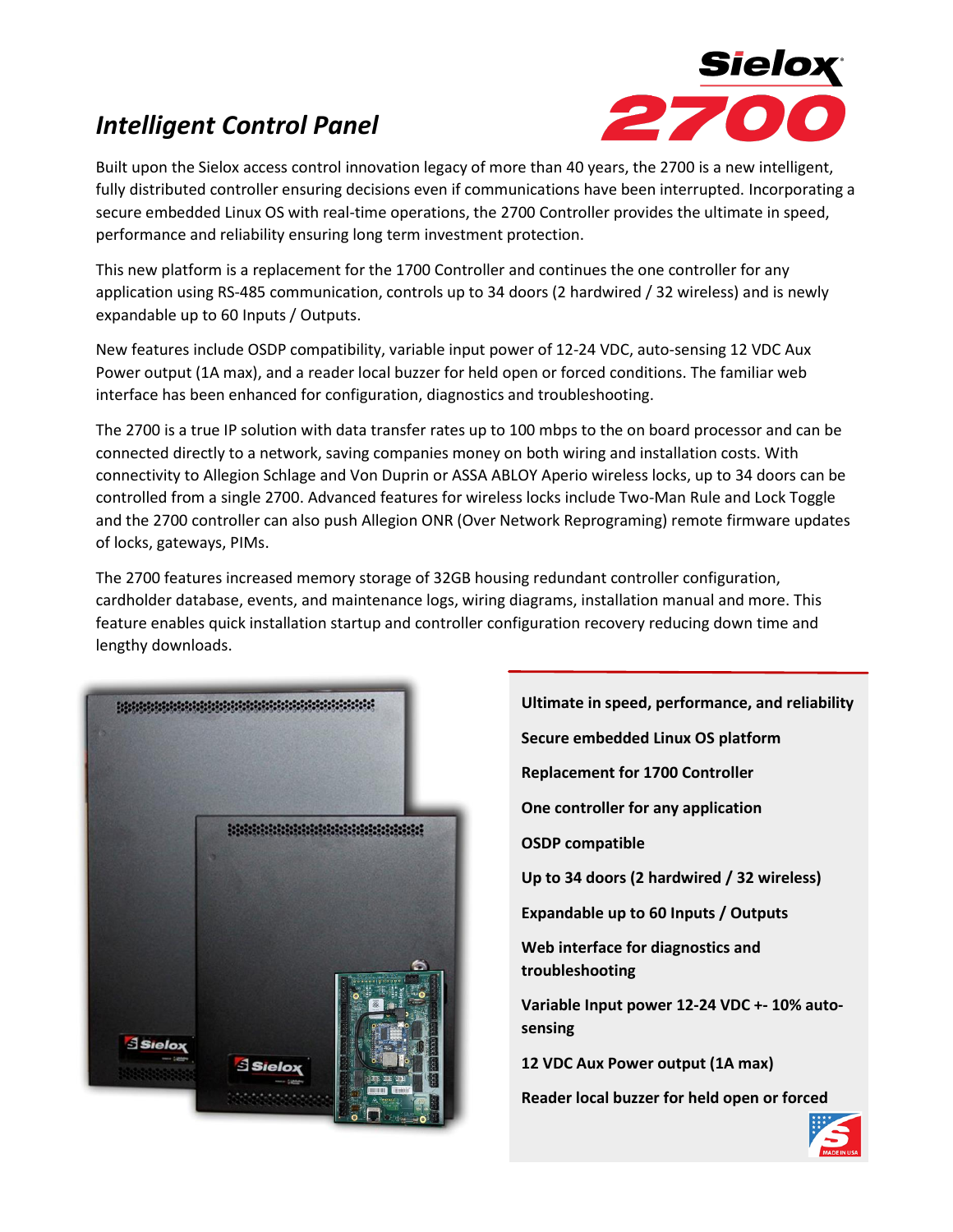

# *Maximize uptime with intelligent design*

Installers and Service Technicians understand the need for serviceability when stepping foot onto a client's premises. End-users want their system up and running, period. The 2700 is designed with uptime in mind.

With a remote diagnostics port and onboard memory that saves databases, configurations, manuals and more, the 2700 minimizes downtime with information on-site to make decisions. The controller can be rebooted remotely to avoid costly service calls and the true IP connection speeds provide quicker downloads and refreshes of databases in minutes, not hours. Even the socketed relays are field replaceable.

2700 - it's the one controller that installers and service technicians want, and that end users need.

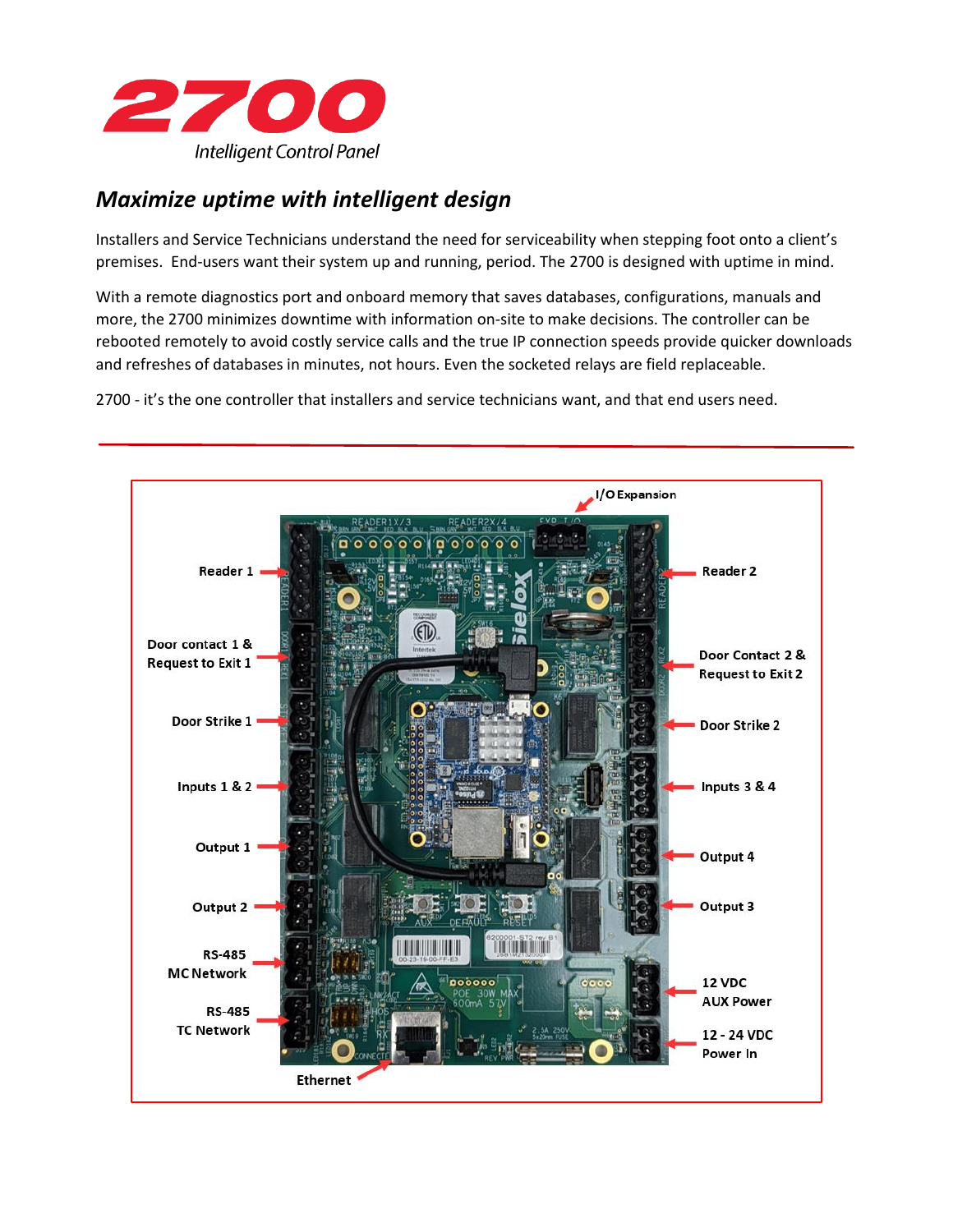

*The 2700 includes 4 supervised or unsupervised inputs and 4 auxiliary outputs with field replaceable relays, expandable via daisy chain up to two 170 I/O expansion boards per 2700 controller.*



Ethernet / RS-485 Communication Interface

Two Controllers in one mean fewer components to specify, install, and stock for service

Two Readers, two locks, two door position switches and two request to exit devices and 4 auxiliary inputs and 4 programmable outputs

Serviceability via onboard memory storage of manual, configuration and database

Maintenance Port for on-site or remote diagnostics and firmware updates using the onboard web based port.

Communication Ethernet with AES 256 encryption and RS-485

Downstream firmware updates for 1700 Terminal **Controllers** 

Multi-card, multi-reader

Card formats include FIPs 201, Standard 26-bit Wiegand, Sielox format, HID Corporate 1000, iClass, ANSI Wiegand, Custom Wiegand up to 40 bits, Mifare

Reader types – Supports all standard Wiegand and OSDP readers

2 to 8 Door Enclosures with 12/24v UPS battery back up

Coin Battery – Powers Real Time Clock